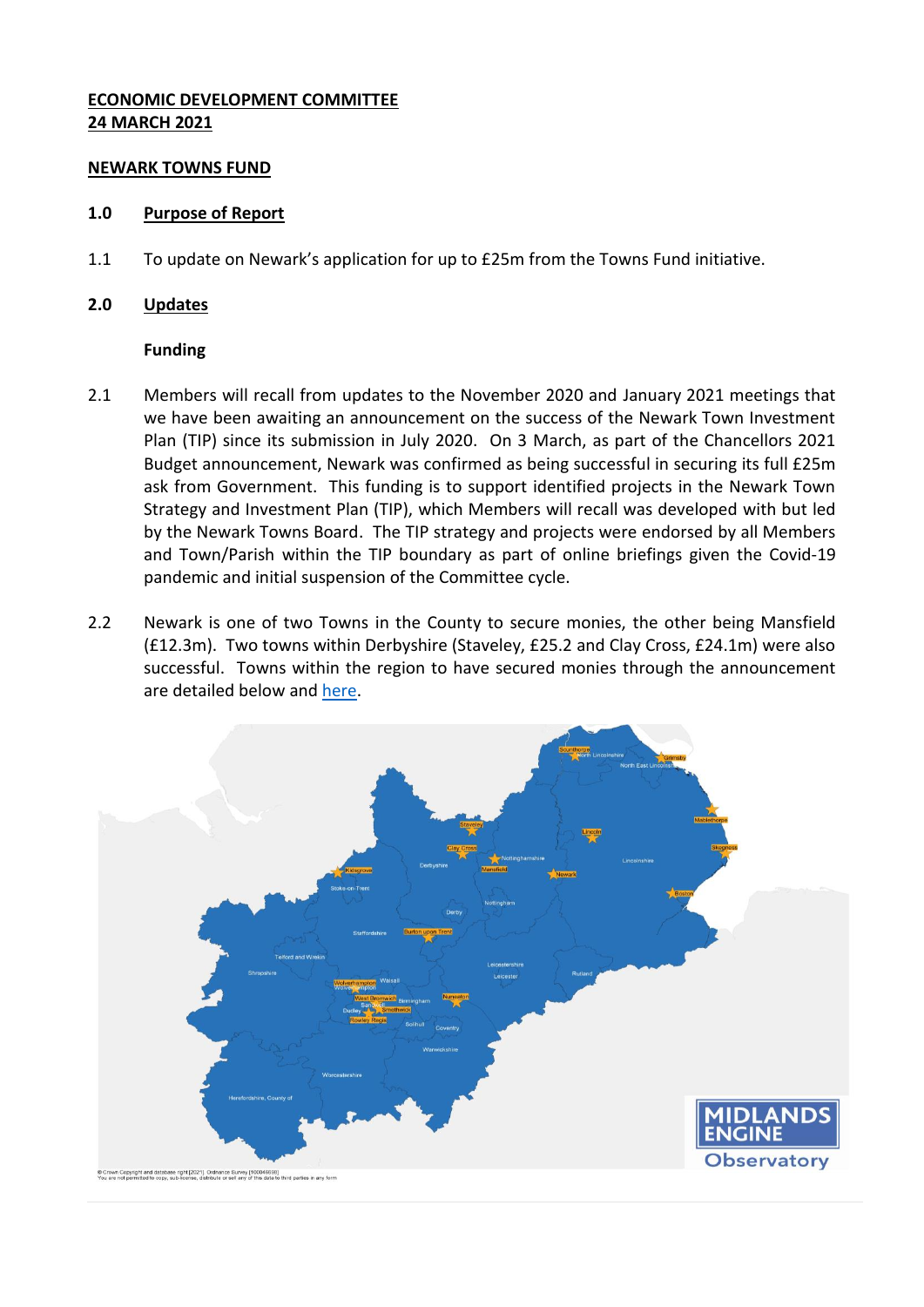# **Next Steps**

## Heads of Terms (HoT's)

2.3 HoT's have now been offered and are attached at **Appendix A**. They cover each of the TIP projects for which grant contribution was sought, as detailed in the table below:

| Project                               | <b>Project Sponsor</b>      |
|---------------------------------------|-----------------------------|
| <b>IASTI</b>                          | Lincoln College Group       |
| SiScLog (Newark Gateway site)         | University of Lincoln/NSDC  |
| 32 Stodman Street                     | <b>NSDC</b>                 |
| Castle Gatehouse                      | <b>NSDC</b>                 |
| YMCA Community & Activity Village     | <b>YMCA</b>                 |
| <b>Construction College Expansion</b> | Lincoln College Group       |
| <b>Cultural Heart of Newark</b>       | <b>NSDC</b>                 |
| <b>Police Station Relocation</b>      | Nottinghamshire Police/NSDC |
| 20 Minute Town                        | <b>NSDC</b>                 |

2.4 The Council's Chief Executive, the Chair of the Town Board (in Newark's case the Co-Chairs: Mr. Tom Cartledge and Cllr. David Lloyd), and the relevant Government Minister (Mr. Luke Hall) are now invited to sign the HoT's no later than 24 March 2021. Mr. Cartledge and Cllr. Lloyd have secured the necessary consent of the Newark Towns Board to sign the HoT's following the resolution of the February Board meeting. The Council's Chief Executive will sign on behalf of the Council as accountable body.

# Business Case Development

2.5 Upon completion of HoT's each project sponsor will have up to 12 months to develop 'Green Book' compliant Full Business Cases for submission to the Newark Towns Board and Council, as accountable body. It is expected that all project sponsors will need to procure specialist support to meet this requirement, support for which seed-corn' funding will be provided by the Government. For the Council's own projects a tender process is underway to procure independent consultancy advice to draw up compliant Business Cases. A preferred provider will be selected by the end of March 2020.

### Business Case Assurance

2.6 Members will be aware that the Council will perform, on behalf of the Government and Towns Board, the role of accountable body. As part of this responsibility it is important to retain independence. It is therefore intended that all projects identified for Towns Funding (including the Council's) will be assessed by an independent third party specialist consultant(s), who will then offer a recommendation to the Council and Newark Town Board as to whether the proposed investment represents Value for Money. The Council is procuring this support, with tenders having now closed. It is expected that the preferred provider who will assess all Business Cases will be appointed at the end of March.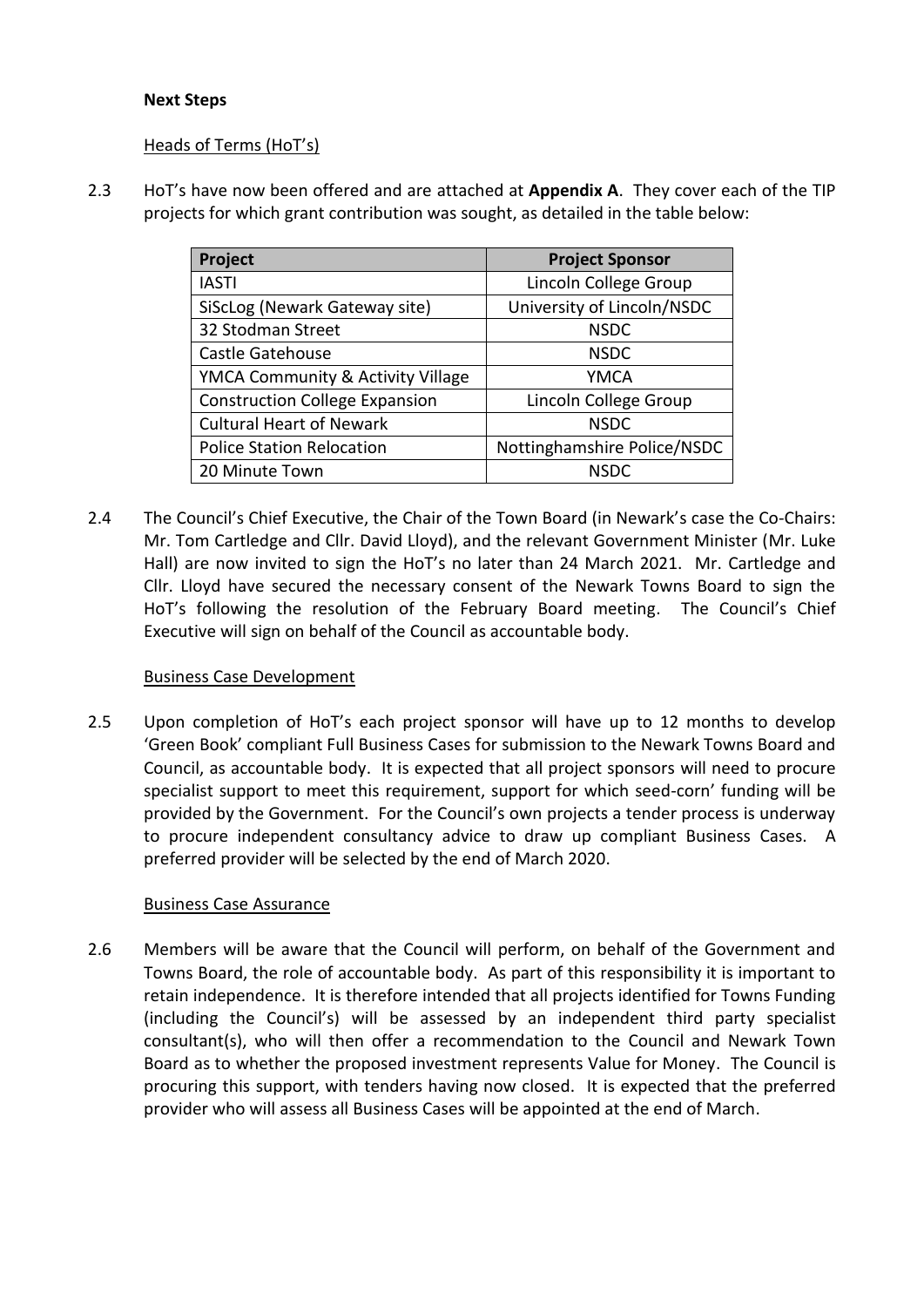2.7 A 'Newark Towns Fund Assurance Framework' will accompany the assessment of submitted Full Green Book Business Cases. This Framework will confirm the process for release of funds for agreed projects, including various decision-points and submission requirements from project sponsors. This Framework is currently being drafted for the approval of the Board, Government, and this Council.

# **Project Updates - Accelerated Towns Fund (ATF) Projects**

2.8 Members will recall that the Council received £750,000 of ATF Capital funding in order to progress TIP-supported projects over the course of the municipal year 2020/21, with a requirement to defray funding by 31 March 2021. Each project has progressed at pace, with an update on each as follows:

# Construction College Expansion

- 2.9 Members will recall that this is a Lincoln College Group (LCG) project for Newark College which provides for new and/or expanded stone masonry, joinery, gas testing, and plumbing courses. Following the receipt of planning permission and conclusion of a tender process work has now commenced on-site, with completion of the facility expected in April.
- 2.10 Newark & Sherwood District Council, in its capacity as accountable body for the ATF has now agreed to the release of £389,000, subject to legal agreement and output monitoring regime. This will be matched by £133,109 from the Lincoln College Group.
- 2.11 The project is expected to welcome over 1000 new students (16-18, Degree, Adult) over the first 5 years, with outputs being reported at least annually to the Towns Board and this Council.

# 32 Stodman Street

2.12 Members will recall that the Council took ownership of 32 Stodman Street in March 2020. Since that time Officers have worked at pace using £284,000 of ATF to progress a residential-led scheme, with commercial uses at ground floor. A planning application will be submitted in late March/early April with Members of this Committee (with invites extended to all Members) being briefed in advance under separate cover.

# International Air and Space Training Institute (IASTI®) Newark

2.13 Members will recall that the third project to be supported by the ATF was to be the 20 Minute Town proposals around additional cycling hubs. Whilst this remains a TIP priority it is considered there is a greater need at the current time to support the Lincoln College Group activity to continue design work with their professional team on the IASTI® (Newark). On this basis, both the Towns Board and the Council's s151 Officer have recommended that funds are diverted to this project. At the time of writing, agreement from government to this approach is pending.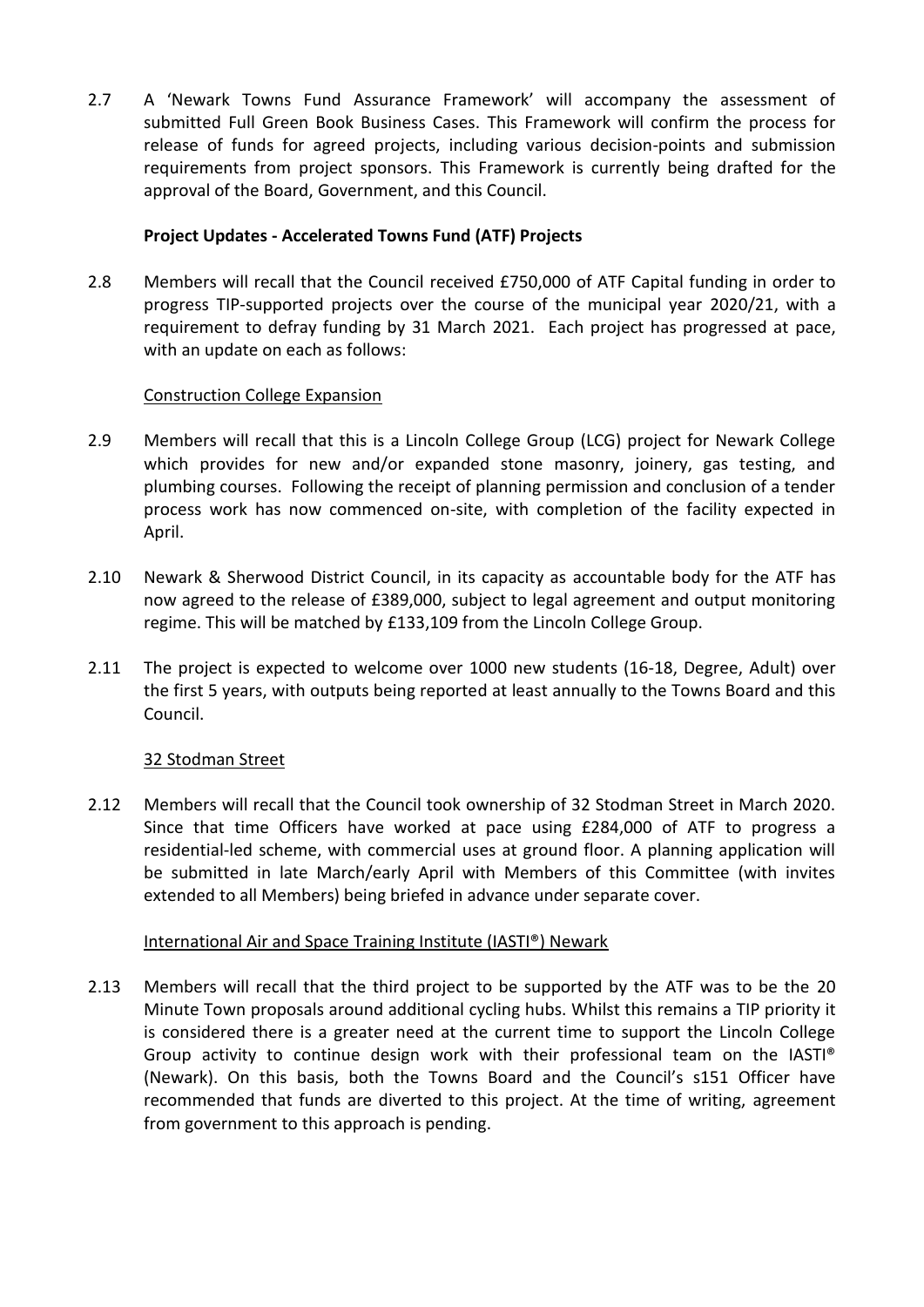# **Project Updates (non ATF)**

## Newark Gateway Site (the former Cattle Market and current Lorry Park)

- 2.14 Members will recall that following the decisions of this Committee and that of the Policy and Finance Committee in November 2020 and January 2021 that works are progressing for the demolition and safe holding of the existing cattlemarket site. Demolition tender documentation is complete, with a demolition notice ready to serve. Given some further ecology surveys required demolition is now expected in March 2021.
- 2.15 Feasibility work continues with respect to the proposed relocation of the Lorry Park and Cattle Market (the latter promoted independently by a third party) to Newark Showground with the District Council and Showground continuing to work collaboratively. It is expected that options for the lorry park relocation will be provided to the June Committee cycles.

### International Air & Space Training Institute (IASTI® Newark)

2.16 Members will be aware of the IASTI® Newark, which will be the first of an expected national and potentially international network of training institutes with military and civil partners offering pre-16 pathways, and post 16 and 18 teaching (degree level) for engineers, pilots, and ground crews. The IASTI has now been [launched,](https://iasti-newark.co.uk/) with students now being able to express an interest for post 16 courses starting in September 2021. The IASTI® Newark will be developed alongside this first cohort for delivery by the time students have entered their post-18 degree program.

# Smart Innovation, Supply Chain & Logistics Enterprise Zone (SiSLog)

2.17 Members will recall that this is a project jointly developed between the Council, the University of Lincoln and the Universities for Nottingham, focussed around possible opportunities with respect to the logistics and supply chain sector given the strategic significance of Newark to the road, rail, and air networks. A draft report has now been provided by Focus Consulting (jointly funded by the District Council and University of Lincoln) and findings will be presented to a future meeting.

# YMCA Community and Activity Village

- 2.18 Board Members will be aware of the ambition of this project in supporting children, families, and young people in order to address the social mobility challenges of the town. The YMCA have now broken ground on the £15m+ Phase II state-of-the-art building that will deliver sports and leisure facilities, PC labs, music and art spaces, conferencing and function facilities, childcare and a wellbeing and health delivery service suite, mental health support, physical rehabilitation, culinary training, the largest outdoor skate park in the East Midlands, and an Olympic climbing centre.
- 2.19 The TIP contained a number of other projects, notably the Castle Gatehouse, 20 Minute Town, Newark's Cultural Heart, and Police Station relocation. All of these projects will now be developed over the coming 12 months, with regular updates being provided through this Committee. As Members will be aware, any TIP projects which are Council sponsored will also be presented to the Policy and Finance Committee.